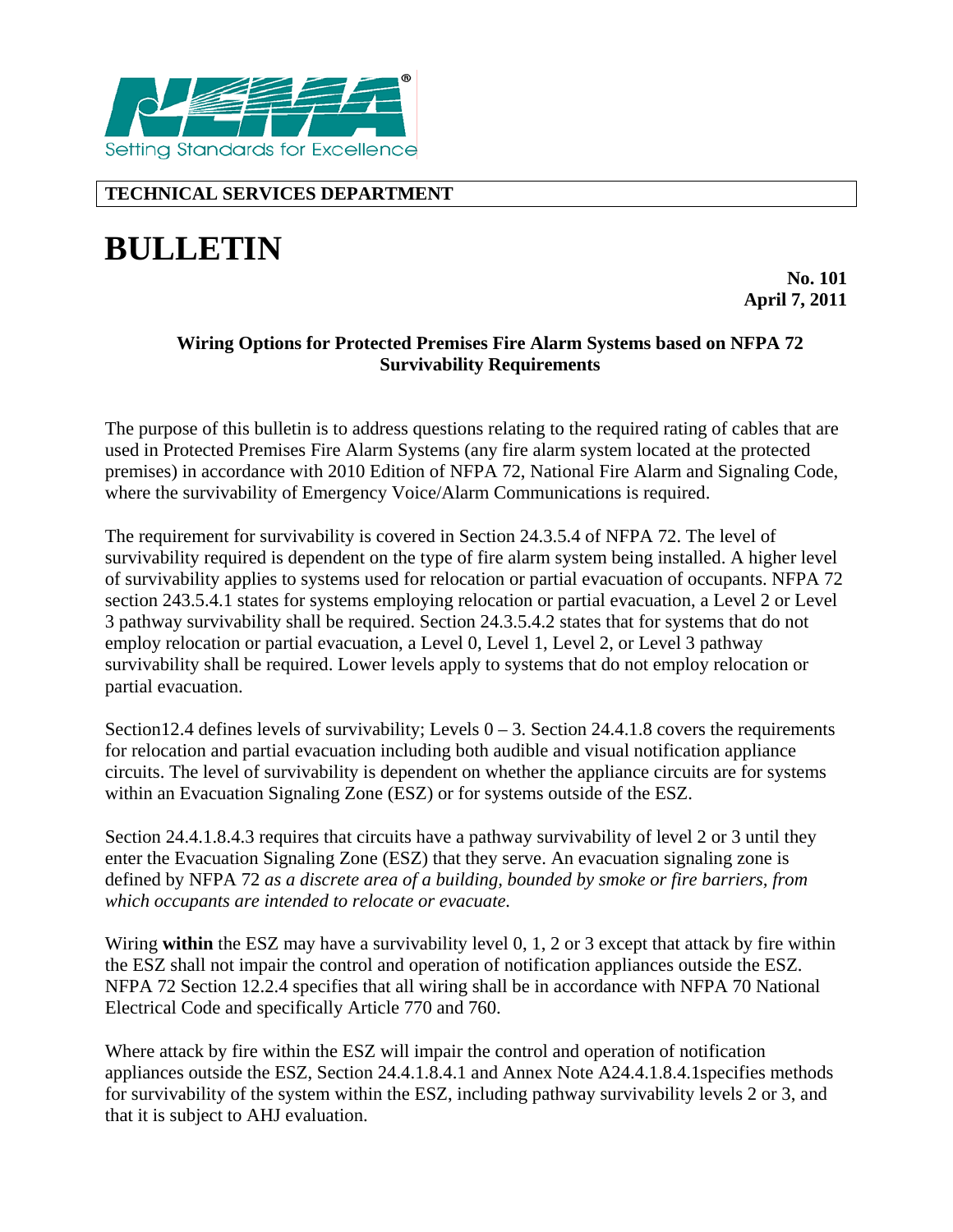In the case where the wiring is **outside** of ESZ, all circuits necessary for the operation of notification appliances shall be protected until they enter the evacuation signaling zone (ESZ) that they serve at a pathway survivability level 2 or 3.

Conclusion: CI rated Cables may be used where pathway survivability level 2 or 3 is required. Where pathway survivability levels 0 and 1 is permitted, CI rated Cables are not required .Wiring in accordance with NFPA 70 National Electrical Code Article 760 may be used. In all cases, the AHJ should be consulted.

# **Wiring Options based on Survivability Requirements**

| <b>Wiring options for outside</b><br>of ESZ Where minimum<br>level 2 Pathway<br><b>Survivability is required</b><br>(12.4.3)                                                                           | Wiring options within ESZ<br>where minimum level 0<br><b>Pathway Survivability is</b><br>required<br>(12.4.1) | <b>Option within ESZ</b><br><b>Where Pathway</b><br><b>Survivability May be</b><br>required (24.4.1.8.4.1)                                                               |
|--------------------------------------------------------------------------------------------------------------------------------------------------------------------------------------------------------|---------------------------------------------------------------------------------------------------------------|--------------------------------------------------------------------------------------------------------------------------------------------------------------------------|
| 2-Hr. rated (CI) cable<br><b>Or</b><br>2-Hr. rated cable System<br>(electrical circuit protective<br>system)                                                                                           | <b>National Electrical Code</b><br>Article 760.<br>I.e. FPL cable<br>(12.2.4)                                 | Along with pathway<br>survivability level 2 or 3one<br>or more of the following<br>could be considered<br>acceptable. The AHJ should<br>be consulted.<br>(A24.4.1.8.4.1) |
| <b>Or</b><br>2-Hr. rated enclosure or<br>protected area<br>Or<br>AHJ approved alternatives                                                                                                             |                                                                                                               | Routing notification<br>appliance circuits separately<br>Short circuit fault tolerant<br>signaling line circuits                                                         |
| Note: Level 3 pathway<br>survivability may be used<br>in place of Level 2 methods<br>and consists of Level 2<br>methods in addition to<br>installation in a fully<br>sprinklered building.<br>(12.4.4) |                                                                                                               |                                                                                                                                                                          |

*Note: Parenthetical references are to NFPA 72-2010*